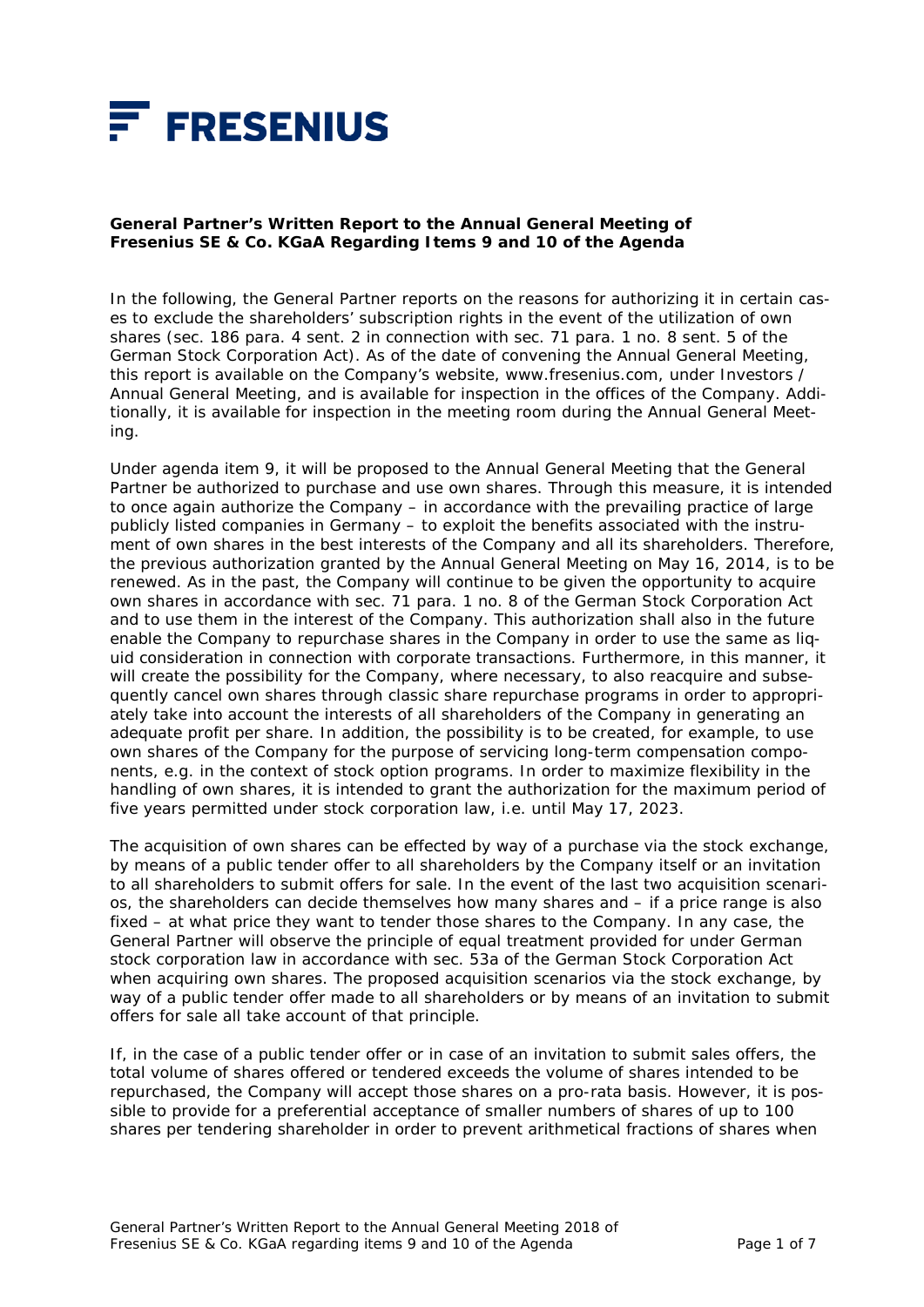the quotas to be acquired are determined and to avoid small numbers of residual shares, thereby facilitating the technical execution as a whole.

In the event of an acquisition by way of a public tender offer or a public invitation to submit offers for sale, the purchase price offered or the limit values of the purchase price range per share (exclusive of incidental acquisition expenses - *Erwerbsnebenkosten*) must not exceed or fall below the average trading price of shares of the Company in the Xetra trading system (or a comparable successor system) by more than 10% on the three exchange trading days preceding the date of the publication of the offer or the public invitation to submit an offer for sale. If significant deviations from the relevant price occur after the publication of a tender offer or public invitation to submit an offer for sale, it will be possible to adjust the offer or invitation to submit such an offer, with such adjustment being based on the relevant average price on the three exchange trading days prior to the publication of any such adjustment, if any. The tender offer or invitation to submit such an offer may be subject to further conditions.

The General Partner is authorized to use own shares purchased on the basis of this authorization for any purpose legally permissible and in particular for the following purposes:

The proposed authorization entitles the General Partner to partially or entirely collect repurchased own shares (*einziehen*), in accordance with common practice among large German listed companies, without further resolution of the Annual General Meeting being required. In this respect, it shall also be possible to cancel the shares without a capital reduction pursuant to sec. 237 para. 3 no. 3 of the German Stock Corporation Act (called a simplified procedure). By cancelling the shares without capital reduction, the proportional amount of the residual shares in the share capital of the Company increases. Therefore, the Supervisory Board and also the General Partner shall be authorized in this case to modify the Articles of Association with respect to the changing number of no-par value shares.

### *Exclusion of the Subscription Right in the Event of a Sale against Payment in Cash*

Own shares may also be sold in ways other than via the stock exchange or by means of an offer made to all shareholders, against payment in cash and to the exclusion of the subscription right. Thus, the Company will be placed in a position where it is able to react swiftly and flexibly to favorable market conditions. Moreover, it will be possible to gain additional domestic and foreign investors by selling shares, for example, to institutional investors. In order to take appropriate account of the concept of anti-dilution protection in favor of shareholders, the aforementioned use is subject, pursuant to sec. 186 para. 3 sent. 4 of the German Stock Corporation Act, to the condition that own shares may only be sold at a price which is not significantly lower than the relevant stock exchange price at the time when the shares are sold; in this respect, the sales price will be determined with final effect immediately prior to the disposal itself. Additionally, the permitted sales volume is limited in such cases to 10% of the Company's existing respective share capital. It is not permitted to exceed this 10% limit either at the time of resolution on this authorization or at the time of its utilization. If any other authorization to issue or sell any shares of the Company or to issue any rights permitting or requiring the subscription of shares of the Company is used, excluding the right of subscription in direct or analogous application of sec. 186 para. 3 sent. 4 of the German Stock Corporation Act during the term of this authorization until its utilization, this is to be credited against the aforementioned 10% limit. The shareholders are thereby given the general opportunity to maintain their shareholding quota by way of a parallel acquisition of shares in the Company via the stock exchange at comparable conditions.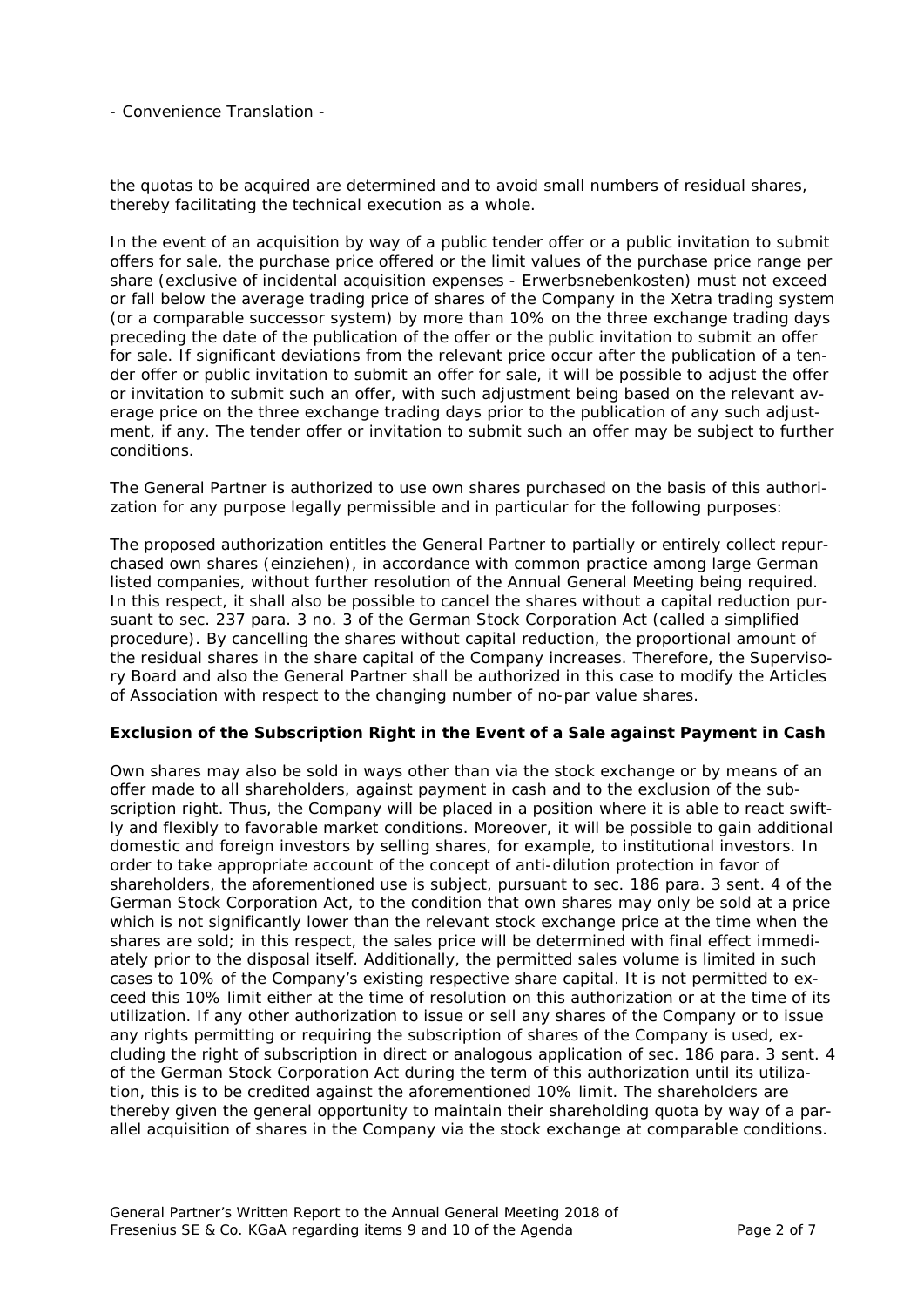# *Exclusion of Subscription Rights in the Event of the Use of Own Shares against Contributions in Kind*

Furthermore, it will also be possible to use own shares against contributions in kind in the course of mergers and upon acquisition of companies and other assets, excluding the shareholders' subscription right. In particular, in the international globalized market of corporate transactions, it is not infrequent that a delivery of liquid shares is requested as a consideration. In this context, interesting opportunities can arise for using the Company's shares as a liquid consideration. The Company continuously monitors the market regarding potential opportunities to further strengthen the Company's position on the market in the best interests of the Company and its shareholders by way of such acquisition opportunities. By using the Company's own shares, such transactions can be executed flexibly and quickly, without having to consult the Annual General Meeting, which is often not possible due to time constraints. Additionally, such transactions can materially contribute to conserving the Company's liquidity. Therefore, such opportunity of using own shares lies in the overall interests of the Company and its shareholders. In determining the valuation ratios, the General Partner will additionally take care that the interests of shareholders are reasonably safeguarded.

### *Exclusion of Subscription Rights in the Event of the Use of Own Shares in lieu of the Utilization of any Conditional Capital*

The authorization further provides that own shares in lieu of the utilization of conditional capital of the Company can also be issued, excluding the subscription right of shareholders, to employees of the Company and its affiliated companies, including members of the management of affiliated companies, and used to fulfill options or obligations to purchase shares of the Company granted, or to be granted, to employees of the Company or its affiliated companies as well as members of the management of affiliated companies. In this way, it is, for example, also intended to make it possible to offer the respective beneficiaries shares in the Company within the scope of stock option programs or employees benefit schemes – without having to resort to conditional capital. The issue of own shares to employees and officers of the Company, in particular in view of long-term compensation components having the purpose of securing the Company's sustainable success, is in the best interests of the Company and its shareholders, since it materially promotes the identification of employees and officers with their Company as well as the Company's value as such. Furthermore, the use of existing own shares instead of having to draw on conditional capital can make commercial sense for the Company.

The aforementioned opportunity to use own shares in order to discharge long-term sharebased compensation components, excluding the subscription right of shareholders, shall also be available in favor of the members of the General Partner's Management Board. In order to take reasonable account of potential conflicts of interest resulting from the Company's legal form as well as the distribution of powers as stipulated by the German Stock Corporation law, the corresponding authorization to use own shares will, however, not be addressed to the General Partner (represented by the Management Board), but to its Supervisory Board.

Own shares may further be used to fulfill bonds carrying option or conversion rights or obligations, issued by the Company or dependent entities of the Company as defined in sec. 17 of the German Stock Corporation Act. In order to comply with the rights resulting therefrom, it may be appropriate, considering the Company's interests, to partially or entirely use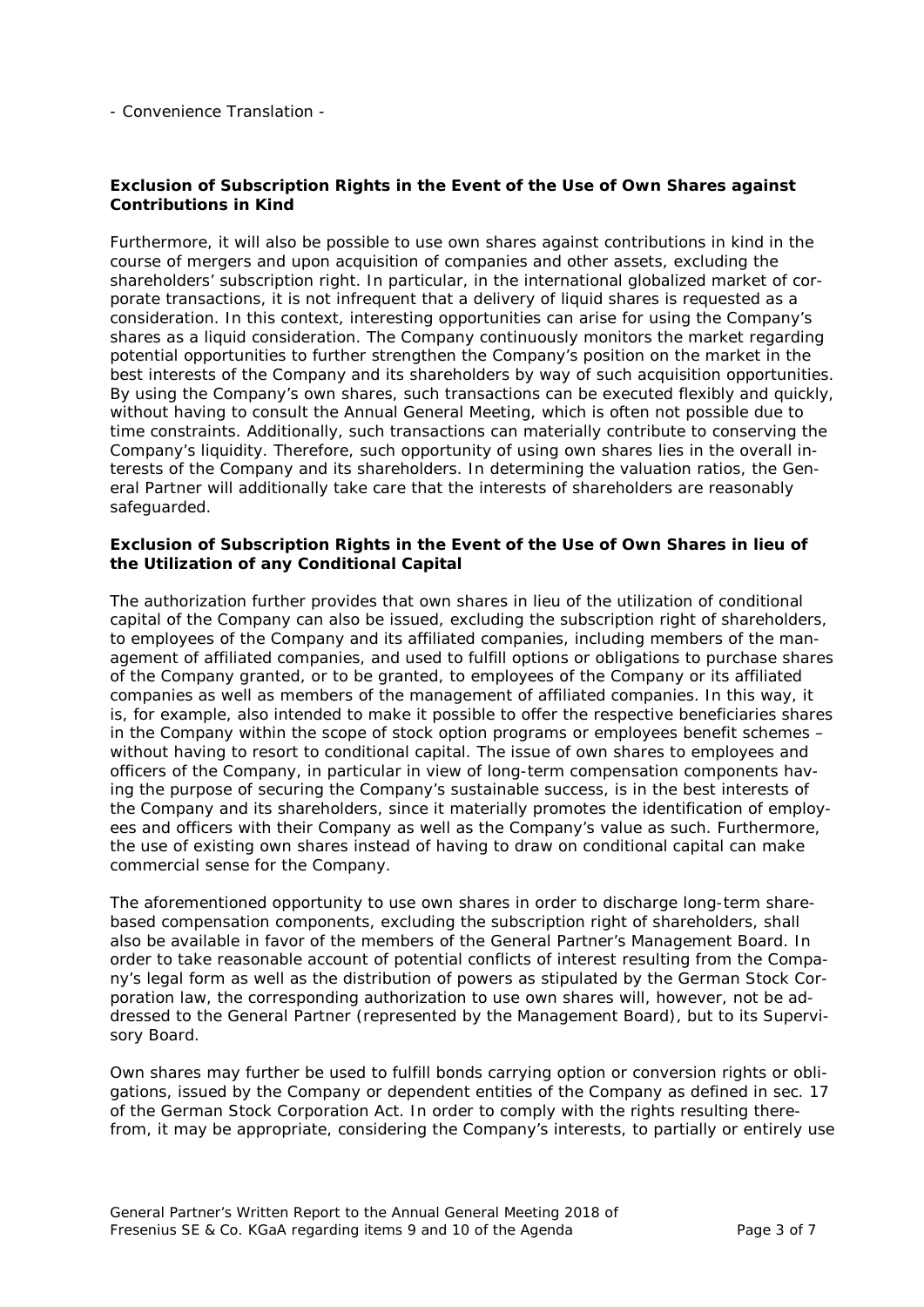own shares instead of shares resulting from a corresponding capital increase, which requires that the subscription right of shareholders be excluded.

### *Exclusion of Subscription Rights to Eliminate Fractional Amounts*

Fractional amounts, if any, may be excluded in an offer made to all shareholders. This is necessary in view of the technical processing of such offer, in order to avoid the issue of fractional amounts of shares. The General Partner will dispose of the shares excluded from the shareholders' subscription right, called unassigned fractions (*freie Spitzen*), either by selling them via the stock exchange or otherwise at the best possible conditions for the Company.

The possible uses mentioned above are not limited to the Company's own shares acquired on the basis of this authorizing resolution; they also include shares of the Company acquired pursuant to sec. 71 d sent. 5 of the German Stock Corporation Act. In this way, additional flexibility is also created, in the best interests of the Company, also with a view to using such own shares in accordance with this authorizing resolution.

# *Limitation of the Total Volume of the Subscription Right Exclusion*

The total number of shares used excluding subscription rights shall not exceed a total volume of 10% of the share capitalneither at the time of resolution on such authorization nor at the time of its utilization. This limits the total volume of the issue of shares used without subscription rights. The shareholders are thus additionally protected against any potential dilution of their existing equity interests. Crediting clauses ensure that the General Partner will not exceed the 10% limit either by additionally exercising other authorizations – such as any Authorized Capital – and in doing so excluding the shareholders' subscription rights.

Currently, there are no specific plans for exercising the authorization to issue own shares. In any case, the General Partner will carefully examine whether the exercise of the authorization is in the interest of the Company and its shareholders. It will report to the Annual General Meeting on any exercise of the authorization.

### *Use of Equity Derivatives*

Furthermore, agenda item 10 contains the proposal to authorize the Company to use Equity Derivatives when acquiring own shares pursuant to the authorization proposed under agenda item 9. To this end, the General Partner shall be authorized (1) to sell options which require the Company to acquire shares of the Company upon exercise (hereinafter referred to as "put options"), (2) to acquire options which entitle the Company to acquire shares of the Company upon exercise (hereinafter referred to as "call options"), and (3) to transact forward purchases which entitle the Company to acquire shares of the Company on a specific future date. According to the authorization proposed under agenda item 10, the acquisition may also be made using any combination of put options, call options and forward purchases (hereinafter collectively referred to as "Equity Derivatives" or "Derivatives"). In this regard, the proposed authorization sets forth the principle that any Equity Derivative used pursuant to such authorization may in total cover a maximum number of shares that does not exceed a proportional amount of 5% of the share capital of Fresenius SE & Co. KGaA, neither at the time of the resolution on such authorization nor at the time of utilization.

### *Usable Equity Derivatives and their Benefits*

General Partner's Written Report to the Annual General Meeting 2018 of Fresenius SE & Co. KGaA regarding items 9 and 10 of the Agenda Page 4 of 7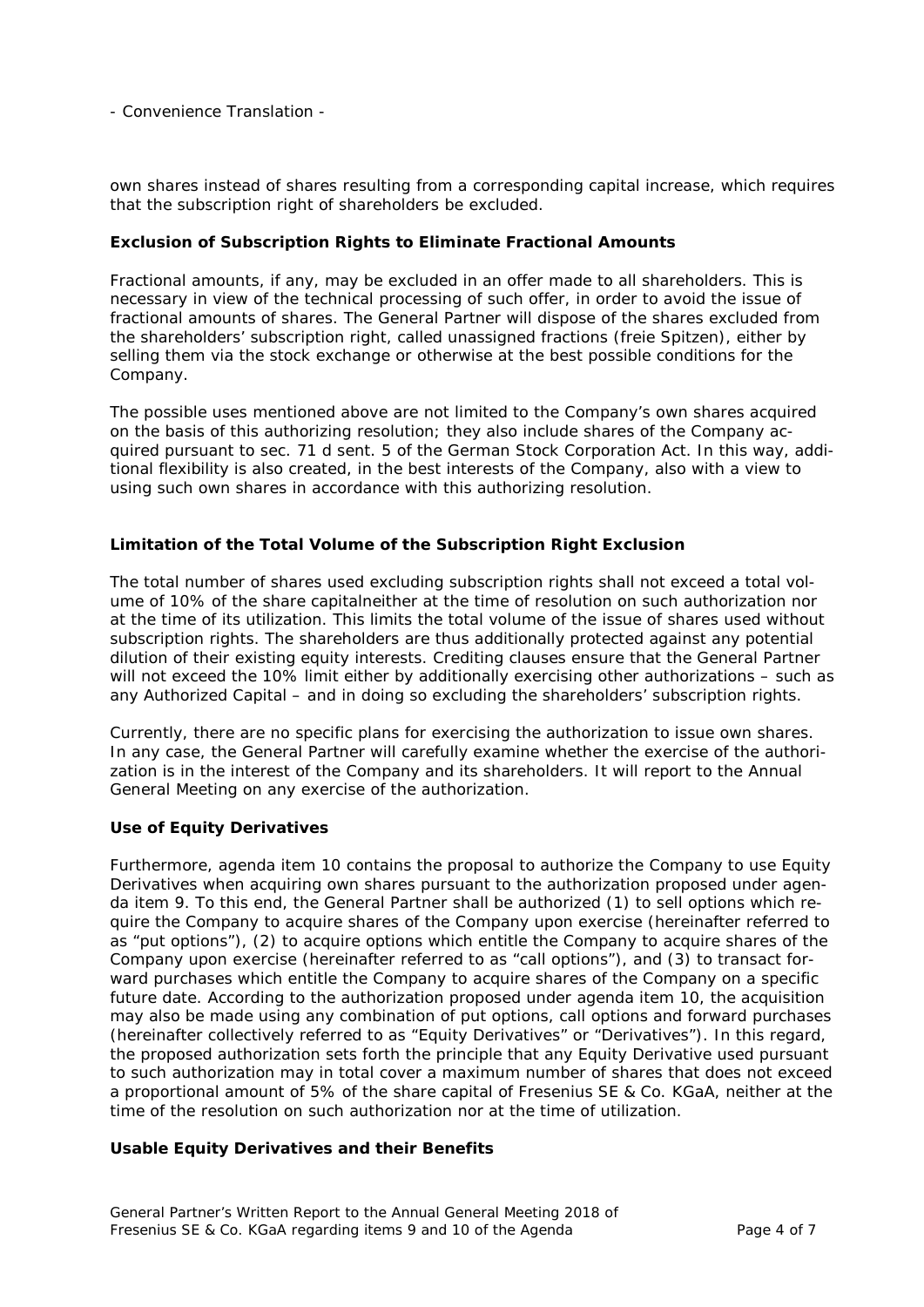The proposed authorization permits the use of put options, call options and forward purchases as well as any combination of such Equity Derivatives.

In the event of a sale of put options, the Company grants the buyer the right to sell shares of Fresenius SE & Co. KGaA to the Company at a price that has been fixed in the put option (exercise price). By way of consideration, the Company receives an option premium. If the put option is exercised, the option premium paid by the buyer of the put option reduces the total consideration paid by the Company for the acquisition of the share. The exercise of a put option is economically viable for the holder of the option if the price of the share of Fresenius SE & Co. KGaA is below the exercise price at the time of exercise, because then the holder of the option can sell the shares at the higher exercise price. From the Company's point of view, the redemption of shares by means of concluding an option contract provides the benefit that the exercise price is fixed upon conclusion of the option contract while there will be no outflow of liquidity until the exercise thereof. The use of put options for redeeming shares may for example be reasonable if the Company intends to redeem own shares when low prices prevail but is unsure with respect to the optimum redemption time, i.e. the time at which the most favorable price for the share of Fresenius SE & Co. KGaA prevails. Under such circumstances, it may be beneficial for the Company to sell put options, the exercise price of which is lower than the price of the share of Fresenius SE & Co. KGaA upon conclusion of the put option contract. The use of put options in particular offers the advantage that the redemption will take place at a lower price level in comparison with an immediate redemption. If the holder of the option does not exercise the option because the share price prevailing on the exercise date exceeds the exercise price, the Company is unable to acquire own shares in this manner; however, the received option premium remains with the Company.

In the event of an acquisition of a call option, the Company, receives the right against payment of an option premium to purchase a pre-determined number of shares at a predetermined price (exercise price) from the seller of the option, the option writer. The exercise of a call option is economically viable for the Company if the price of the share of Fresenius SE & Co. KGaA exceeds the exercise price, because then the Company can buy the shares at the lower exercise price from the option writer. In this manner, the Company can protect itself against rising share prices. Additionally, the liquidity of the Company is conserved because the fixed purchase price for the shares must only be paid upon exercise of the call options.

In the event of a forward purchase, the Company, upon agreement with the forward seller, acquires the shares on a specific future date at a purchase price determined upon conclusion of the forward purchase. Conclusion of forward purchases may be reasonable for the Company if it wants to ensure its need for own shares on the purchase date at a specific price level.

### *Term of the Usable Equity Derivatives*

The longer the term of an Equity Derivative, the higher the likelihood that the price of the share of Fresenius SE & Co. KGaA will diverge in an unpredictable way from the share price prevailing upon conclusion of the Derivative contract. Therefore, the proposed authorization provides that the individual Derivatives may each have a maximum term of 18 months. Furthermore, it provides that the terms of the individual Derivatives must end at the latest on May 17, 2023, and must be selected in such a manner that the acquisition of own shares upon exercise of the Derivatives may not occur after May 17, 2023, the reason for this be-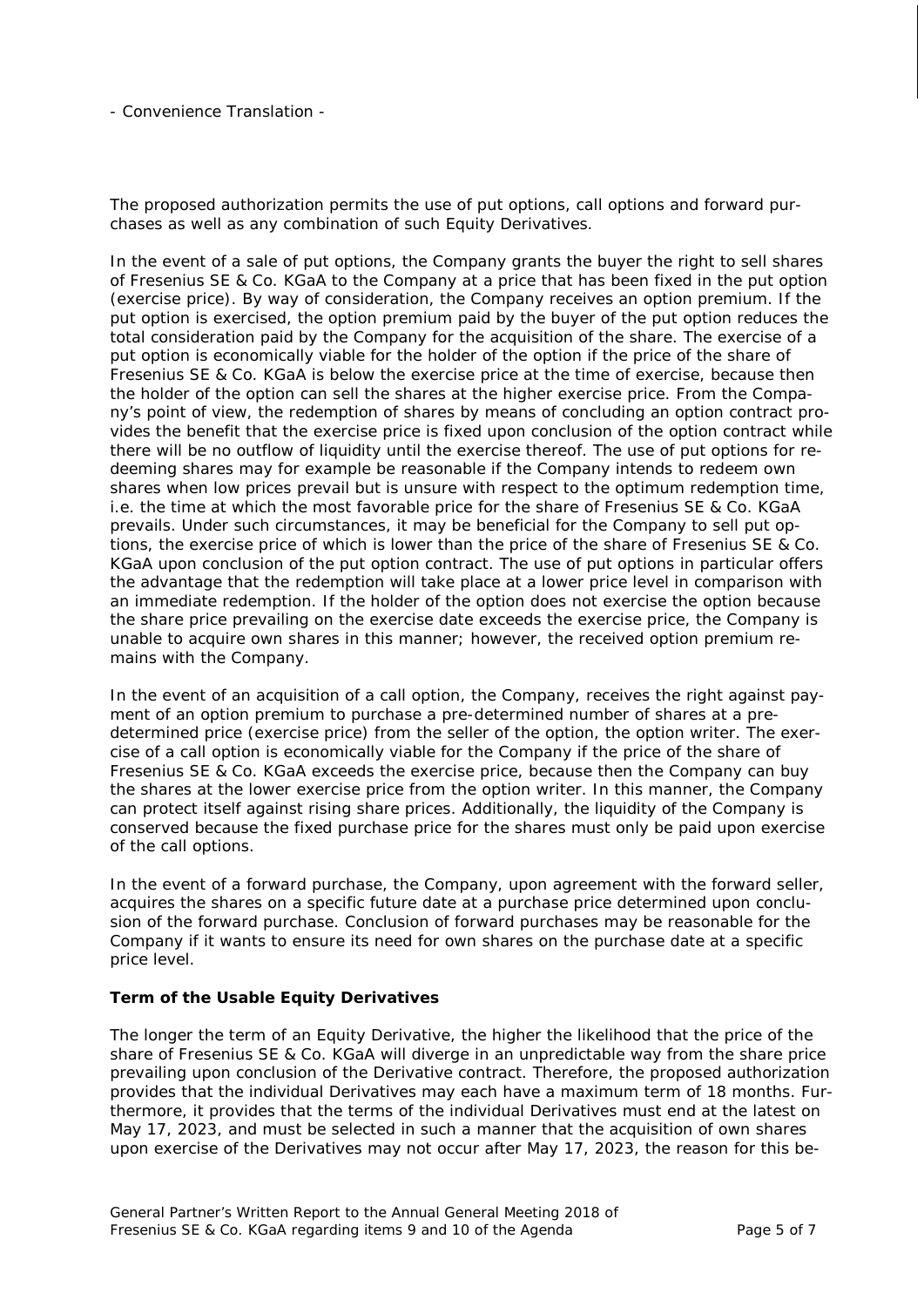ing that the authorization for redemption proposed under agenda item 9 also ends upon the expiry of May 17, 2023, and thereafter no shares can be redeemed on the basis of such authorization. Since the authorization proposed under agenda item 10 complements such authorization for redemption, concurrence of the two processes shall be ensured.

### *Further Details of the Usable Equity Derivatives Concept*

According to the proposed authorization, the Derivative contracts must be concluded with a credit institution or any other business fulfilling the requirements set forth in sec. 186 para. 5 sent. 1 of the German Stock Corporation Act (hereinafter collectively referred to as "Issuing Companies").

The exercise/purchase price excluding the incidental acquisition costs may be higher or lower than the market price of the share of Fresenius SE & Co. KGaA on the date of the conclusion of the Derivative contract, provided, however, that, whether any paid or received option premium is taken into account or not, it must not exceed by more than 10%, and not fall below more than 20% of the market price of the share in the Xetra trading system (or any comparable successor system) as determined by the opening auction on the trading date on which the Derivative contract was concluded. The possibility to fall below the market price by up to 20% is necessary to enable the Company even in a volatile market environment to use medium-term or long-term options for the purpose of redeeming own shares or to transact corresponding forward purchases, as the case may be.

The call option premium paid by the Company must not significantly exceed, and the put option premium received by the Company must not significantly fall below, the theoretical market value of the respective options as determined on the basis of recognized actuarial methods, such determination taking into account, *inter alia*, the agreed exercise price. This, as well as the limited volume of own shares that may be acquired using Equity Derivatives, corresponds to the basic principle of sec. 186 para. 3 sent. 4 of the German Stock Corporation Act which applies to the exclusion of subscription rights and which is applied analogously to any potential tender right. The same applies to the purchase price in the event of a forward purchase. By fixing the option premium and the exercise/purchase price as described, and through the requirement to serve options and forward purchases only with shares that have been acquired on the stock exchange at the market price of the share in the Xetra trading system (or any comparable successor system) prevailing at the date of the acquisition on the stock exchange, such requirement to be included in the terms and conditions of the Derivatives, any economic disadvantage of the shareholders due to such acquisition of own shares is excluded. In this manner, the obligation of equal treatment of shareholders according to the provision in sec. 71 para. 1 no. 8 of the German Stock Corporation Act shall be fulfilled.

### *Exclusion of any Potential Tender Right*

If own shares are acquired using Equity Derivatives in compliance with the provisions set forth above, the right of the shareholders to conclude such Derivative contracts with the Company is excluded in accordance with the proposed authorization. By being able to conclude the Derivative contracts with an Issuing Company, the Company – unlike in the event of an offer to conclude equity transactions made to all shareholders – is enabled to conclude such Derivative contracts on a short-term basis. This provides the Company with the necessary flexibility to react quickly to market conditions.